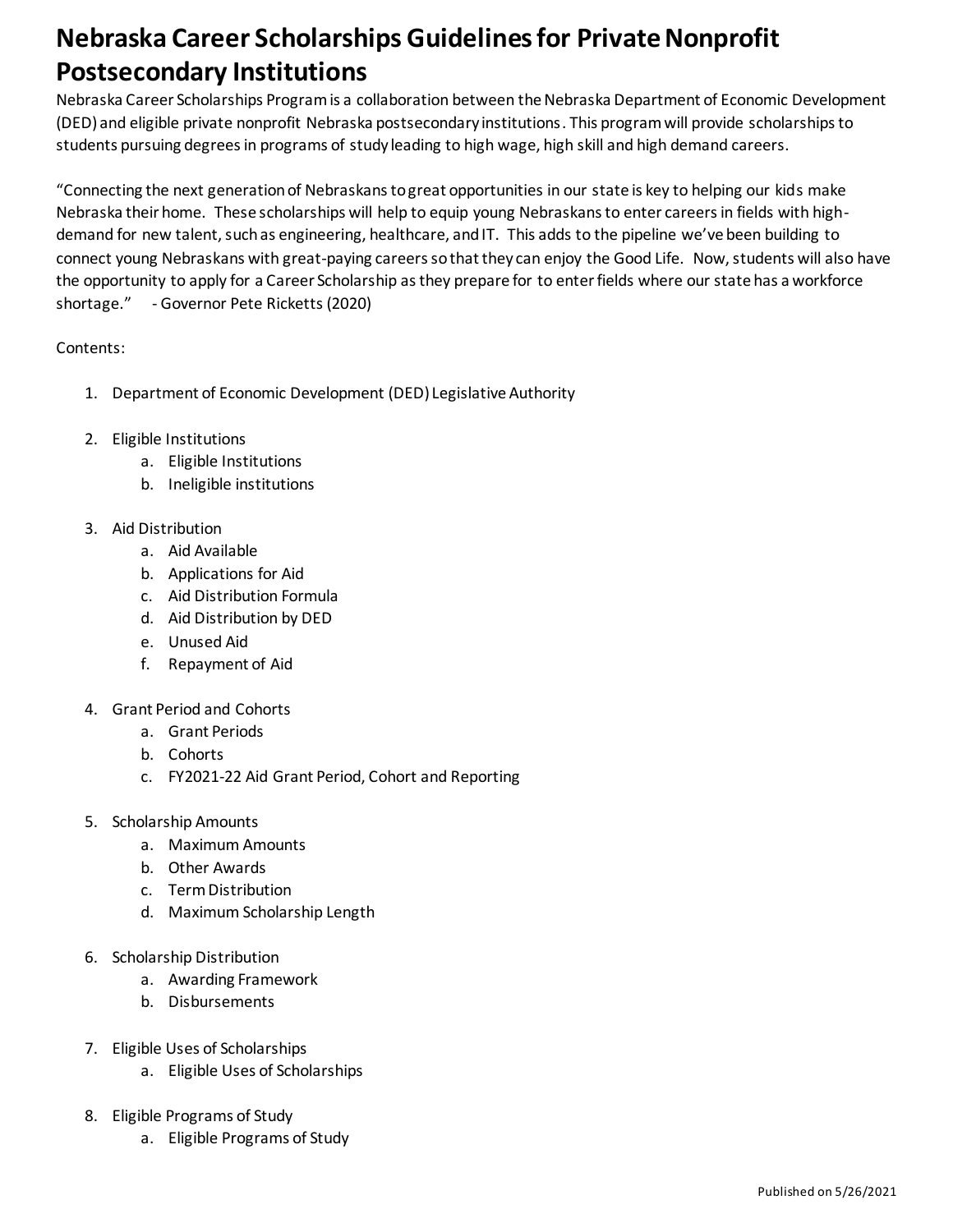- 9. Eligible Scholarship Recipients
	- a. Eligible Scholarship Recipients
	- b. Eligible Scholarship Recipients for Initial Award
- 10. Ongoing Scholarship Recipient Eligibility
	- a. Renewable
	- b. Career-Related Work Experience
	- c. Major Changes
	- d. Dropouts and Stopouts
	- e. Transfer Students

#### 11. Reporting

- a. Use and Tracking of Cohorts
- b. Status Report Requirements
- c. Scholarship Recipient Data Requirements
- d. Legislative Report

APPENDIX A. Eligible Program Codes and Titles, Classification of Instructional Programs (CIP) 2020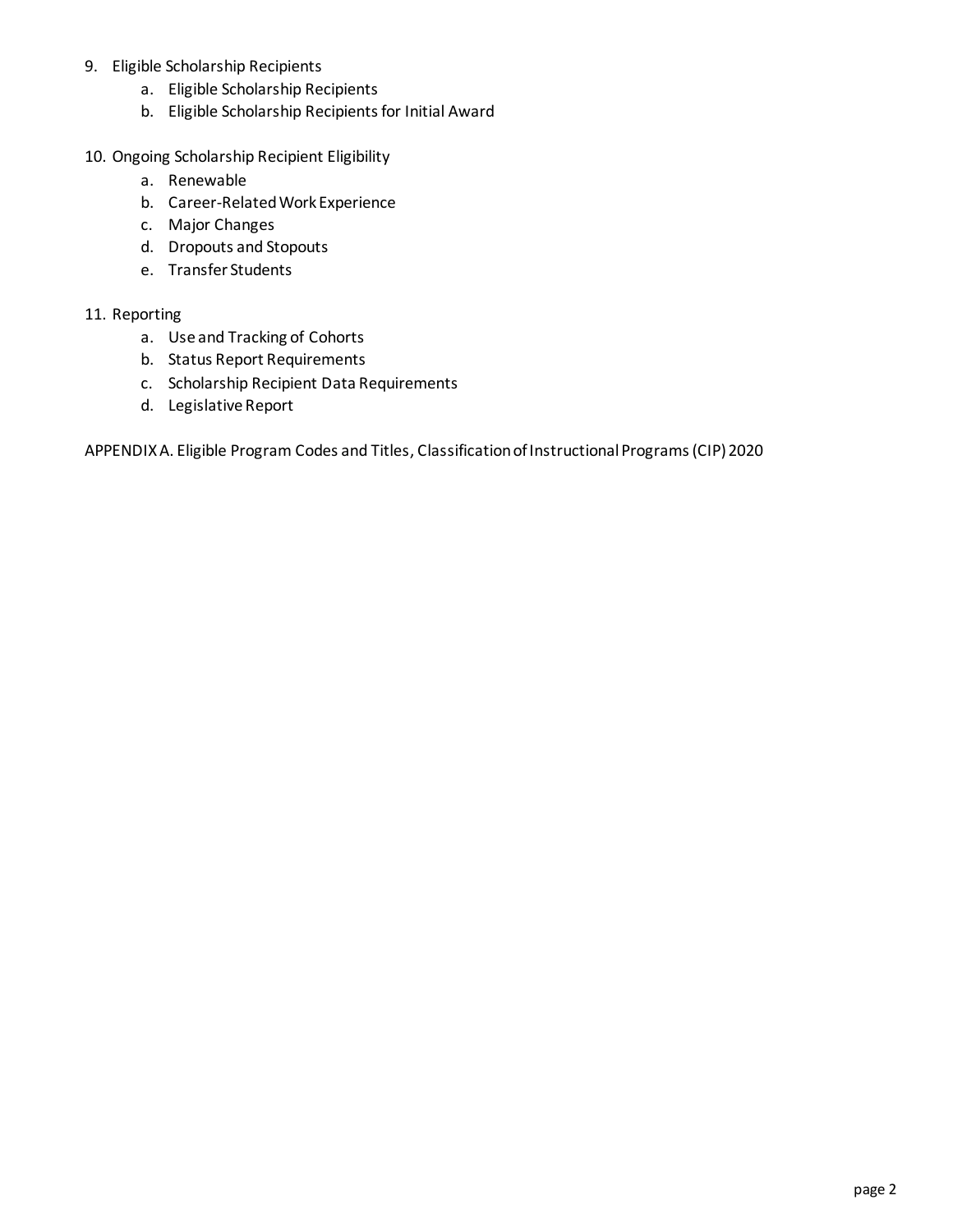- 1. Department of Economic Development (DED) Legislative Authority
	- a. As described in [Legislative Bill 380](https://nebraskalegislature.gov/FloorDocs/106/PDF/Final/LB1008.pdf) (2021), DED is directed to:
		- i. Allocate the General Funds to eligible private nonprofit Nebraska postsecondary institutions that elect to participate
		- ii. Evaluate which programs of study are needed to meet the workforce needs of Nebraska every four years
		- iii. Report information to the Clerk of the Legislature and the Governor each year
	- b. Institutions that elect to participate are directed to:
		- i. Determine eligibility of scholarship recipients
		- ii. Receive and process applications for awards to individual scholarship recipients
		- iii. Disperse awards directly to eligible scholarship recipients during the fiscal year
		- iv. Collect information on each scholarship recipient and report to DED
- 2. Eligible Institutions
	- a. Eligible Institutions

Private nonprofit Nebraska postsecondary institutions are eligible for Career Scholarship aid under these guidelines. The Nebraska Career Scholarships program uses the postsecondary institution definition provided in the Postsecondary Institution Act; 85-2401(10): Postsecondary institution means any institution with a physical presence in Nebraska that provides postsecondary education and is exempt from the Private Postsecondary Career School Act.

b. Ineligible Institutions

Nebraska postsecondary institutions that are not eligible for this private nonprofit postsecondary institution Career Scholarship aid include:

- i. The Community Colleges (eligible for separate Career Scholarship aid)
- ii. The State College System (eligible for separate Career Scholarship aid)
- iii. The University of Nebraska (eligible for separate Career Scholarship aid)
- iv. Independent For-Profit Colleges and Universities
- v. Private Career Schools
- 3. Aid Distribution
	- a. Aid Available

Appropriation for this program in FY2021-22 is \$1,000,000.

b. Applications for Aid

DED will accept applications from eligible private nonprofit Nebraska postsecondary institutions and disburse aid to institutions that elect to participate. Applicants will specify their preferred amount of aid in the application; e.g. all the aid available to their institution or aid up to a certain dollar amount.

c. Aid Distribution Formula

The aid distribution model is based on a three-year average of students enrolled in eligible programs. If all institutions that elect to participate (indicated by their application to the grant program) request all the aid available to their institution, each will receive a proportion of aid equal to their share of the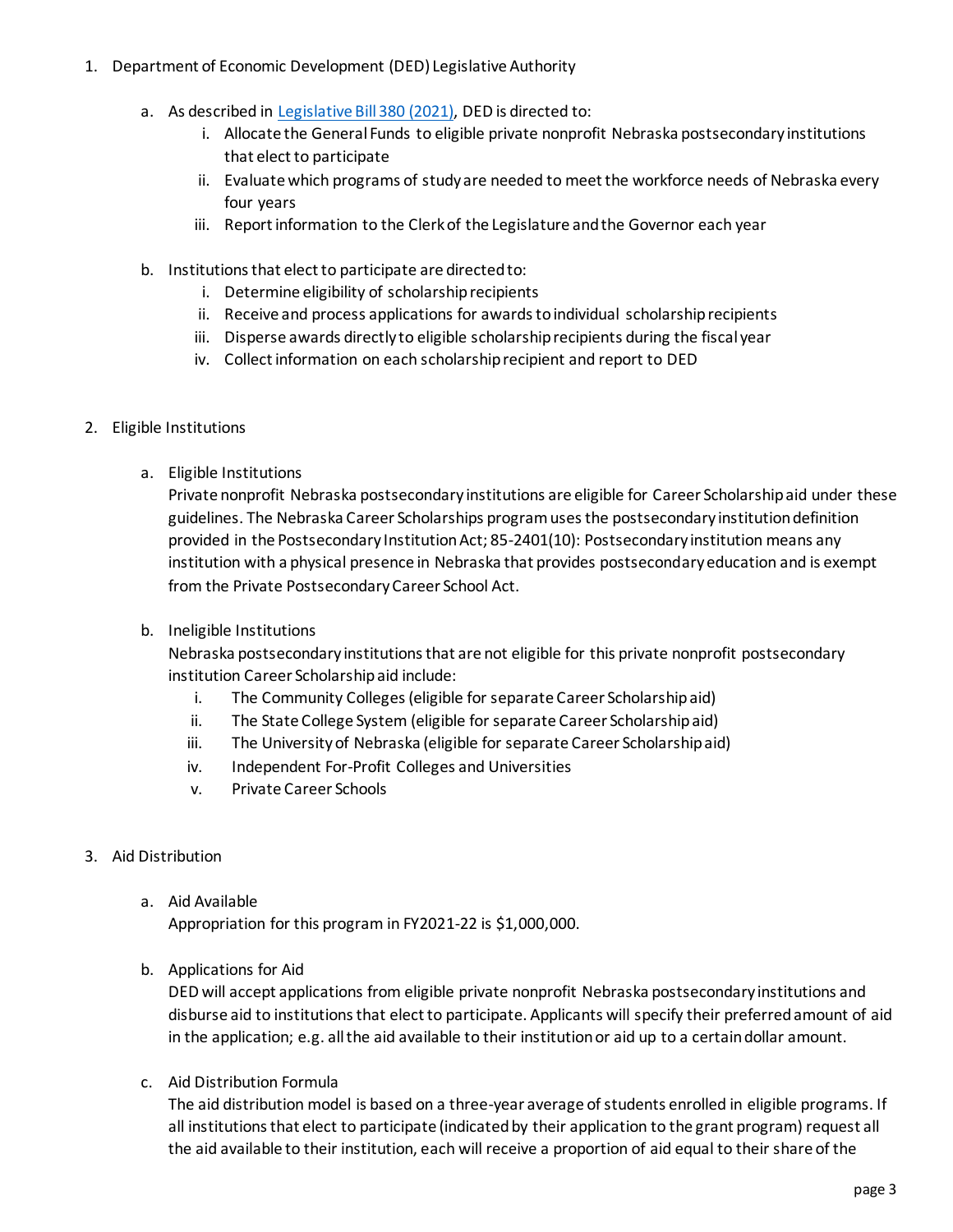three-year average of students enrolled in eligible programs. If one or more institution requests less than the aid available to their institution, the remaining aid will be distributed proportionally to the other institutions. DED may determine a minimum amount of aid, which will be factored into the aid distribution model.

Future aid amounts may differ year to year. The department may take additional factors into consideration when determining distributions. This may include utilization of aid; retention rates; graduationrates; and career-related experience (e.g. internship, apprenticeship, clinical position, or major-related field of employment) participation rates.

#### d. Aid Distribution by DED

Aid distribution will typically occur within the first week of August and first week of January. This may be adjusted as deemed necessary by DED and will be communicated in advance to the aid recipients.

## e. Unused Aid

Effort should be made to award each fiscal year's aid as scholarships by June 30 each year. If the distributed aid is not awarded as scholarships to eligible scholarship recipients by June 30, a portion of the aid may be retained by the institution and awarded as scholarships in the following fiscal year, as approved by DED. A request must be made by the institution to DED for such approval. Any such award of retained aid will be subject to funds availability and spending authority.

#### f. Repayment of Aid

If the institutionor scholarship recipients are not compliant with the requirements described in these guidelines, the institution may be subject, as requested by DED, to returna portion of the distributed scholarships as a penalty. As deemed appropriate by the institution, the institution may require an individual student who does not comply with the scholarship requirements to return a portion of their scholarship to the institution.

#### 4. Grant Periods and Cohorts

#### a. Grant Periods

The grant periods for appropriated aid includes academic terms (i.e. semesters or quarters) that begin between August  $1^{st}$  and July 31st of the following year.

#### b. Cohorts

Students who enrolled for the first time during the grant period will be grouped together as a cohort and each cohort will be numbered sequentially. Institutions will need to be able to distinguish between the cohort's scholarship recipients (students who received a first scholarship during the grant period) and non-scholarship recipients. Institutions will also need to be able to distinguish between the cohort's first-time students and transfer students (even for non-scholarship recipients). Additionally, institutions will need to be able to distinguish the term within the grant period in which the student first enrolled.

Reporting for each grant period will include information on the current cohort of scholarship recipients and non-scholarship recipients as well as information on every prior cohort of scholarship recipients and non-scholarship recipients.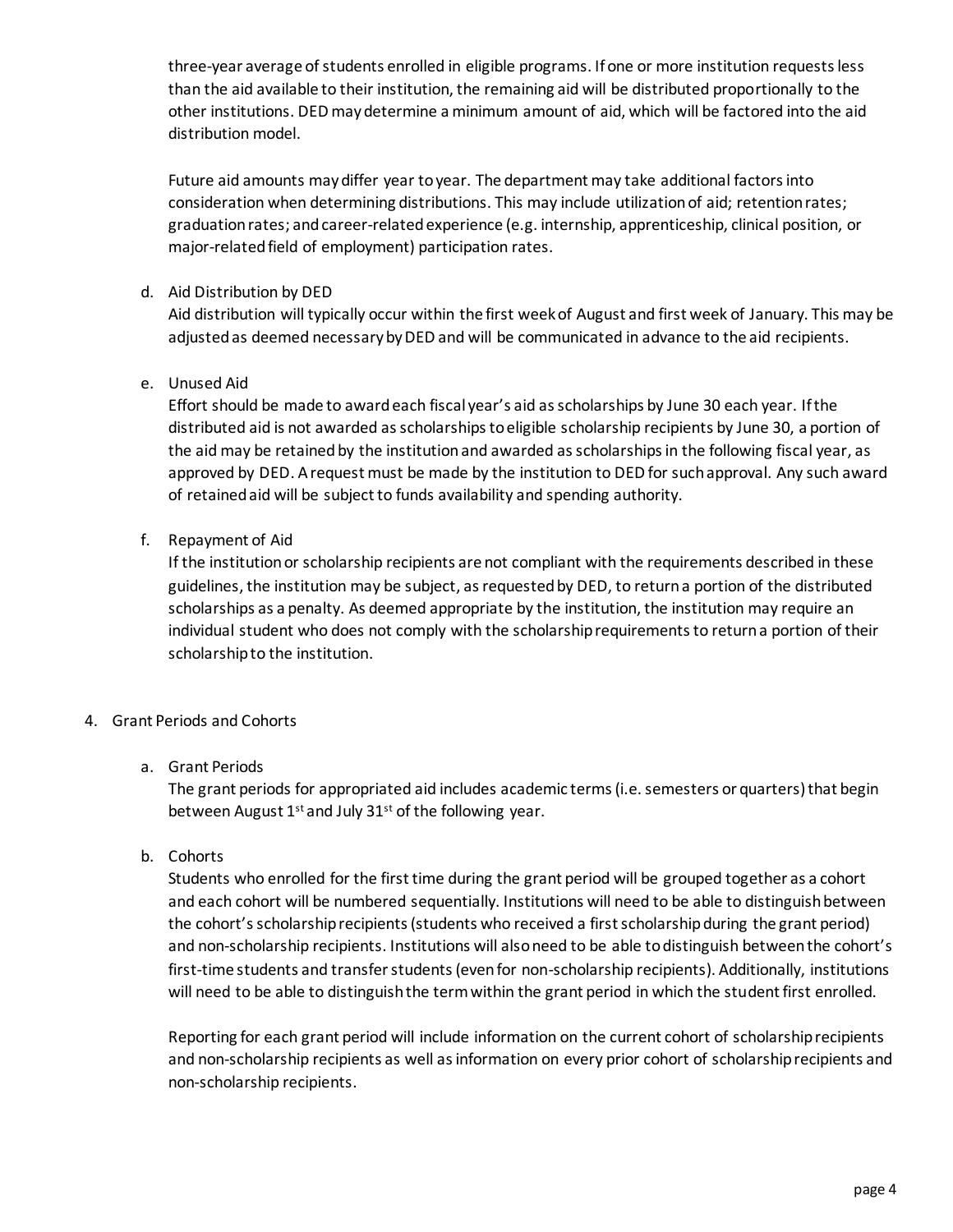- c. FY2021-22 Aid Grant Period, Cohort and Reporting:
	- i. Grant Period = academic terms beginning between August 1, 2021 and July 31, 2022
	- ii. Cohort 1 = students who become eligible in terms beginning between August 1, 2021 and July 31, 2022
	- iii. Cohort 1 Scholarship Recipients = students who received a first scholarship for a term beginning between August 1, 2021 and July 31, 2022.
	- iv. Mid-Year Status Update = due on March 1, 2022.
	- v. Student Scholarship Recipient & Legislative Report = due November 1, 2021 and November 2, 2022
- 5. Scholarship Amounts
	- a. Maximum Amounts

A scholarship award shall not exceed \$10,000 per year. Financial need, as determined by FAFSA, may be considered.

- b. Other Awards This scholarship can be combined with other awards.
- c. Term Distribution Institutions should try to distribute scholarships in near-equal amounts between terms.
- d. Maximum Scholarship Length Participation by a scholarship recipient in the program is capped at a maximum of four (4) years.
- 6. Scholarship Distribution
	- a. Awarding Framework

Each institution will use existing scholarship awarding structures as a framework for awarding career scholarships.

b. Disbursements

Disbursements of scholarship funds will be made by the institution via awards directly to eligible scholarship recipients' accounts during the fiscal year.

- 7. Eligible Uses of Scholarships
	- a. Eligible Uses of Scholarships
		- Tuition
		- Fees
		- Required tools and equipment (including books)
		- Room
		- Board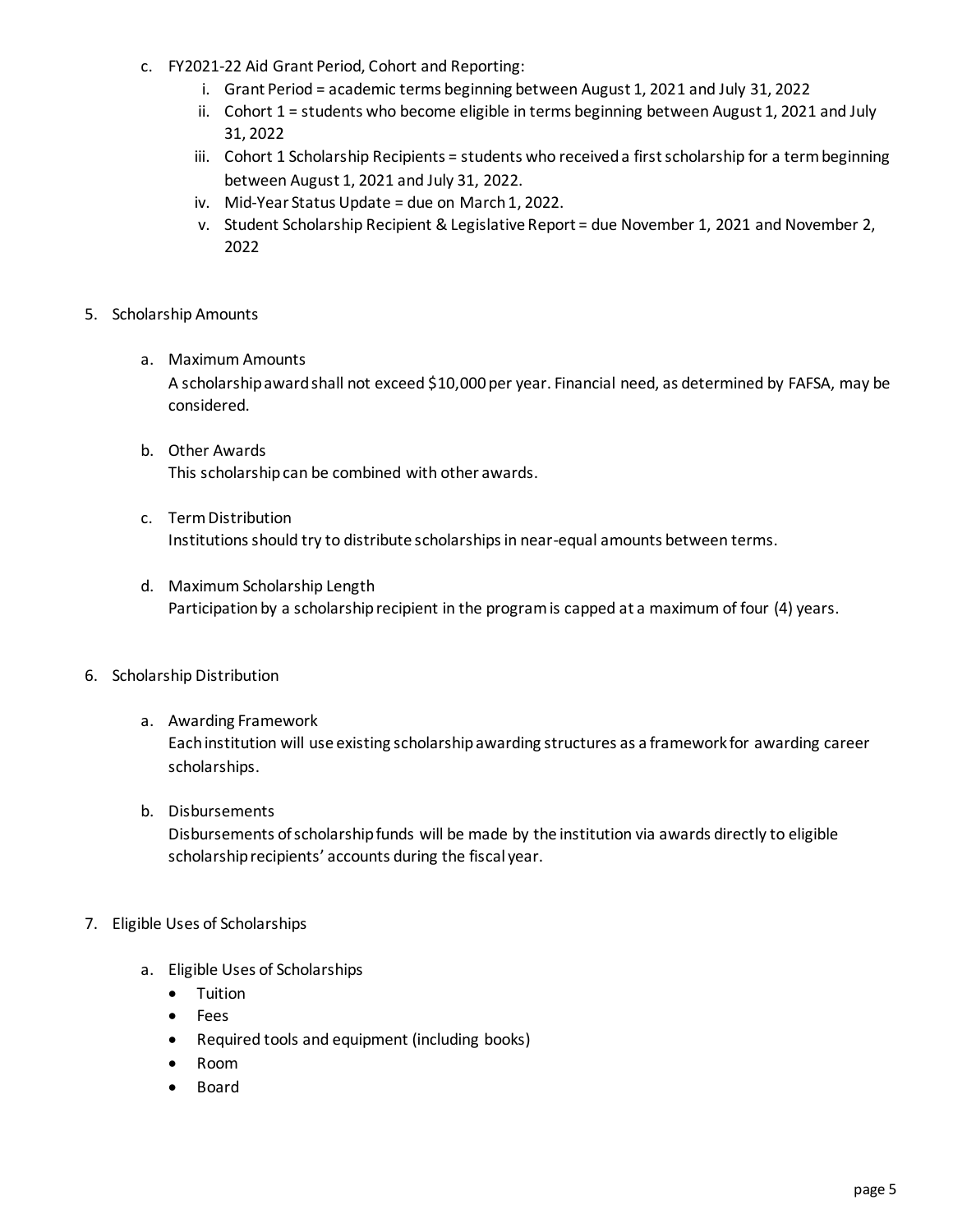#### 8. Eligible Programs of Study

#### a. Eligible Programs of Study

Career Scholarships are awarded to eligible scholarship recipients enrolled in a degree-providing program of study in math, healthcare, or computer information systems. Approval may be granted by DED for scholarships to be awarded to eligible scholarship recipients enrolled in certificate-providing programs of study in match, healthcare or computer information systems.

Specifically, eligible programs of study fall within the Classification of Instructional Programs (CIP) titles:

- 11 Computer and Information Sciences and Support Services
- 27 Mathematics and Statistics
- 51 Health Professions and Related Programs

Please refer to Appendix A for a list of the eligible CIP codes and titles. More information on the 2020 CIP can be found on the National Center for Education Statistics website at [https://nces.ed.gov/ipeds/cipcode/default.aspx?y=56.](https://nces.ed.gov/ipeds/cipcode/default.aspx?y=56)

## 9. Eligible Scholarship Recipients

a. Eligible Scholarship Recipients

Scholarship recipients must live in Nebraska while receiving a scholarship (but may be recruited from outside of Nebraska). Scholarship recipients are awarded Career Scholarships based on their enrollment in a degree-providing eligible program of study. Scholarship recipients may select another major and retain the scholarship award as long as the new program of study is an eligible programof study as defined in these guidelines. Institutions may identify additional criteria for eligible scholarship recipients.

b. Eligible Scholarship Recipients for Initial Award

To be eligible, the scholarship recipient must have achieved a score on the ACT of 18 or higher and be a first-time freshmanenrolling in the institution or a transfer student.

- i. First-Time Freshman First-time freshmen are individuals who are enrolling or are enrolled as freshmen according to the institution's criteria and/or definition.
	- Individuals who enroll in a preprogram for a selective admission eligible program are eligible for a scholarship as freshmen; subsequent scholarships should only be awarded if the recipient is accepted into the eligible program of study.
	- Individuals who have a future matriculation record for a limited enrollment eligible program are eligible for a scholarship as freshmen; subsequent scholarships should only be awarded if the student is accepted into the eligible program of study.
- ii. Transfer Students

Transfer students are individuals who are not enrolling as freshmen and have transferred their earned credits from one or more postsecondary institutions to the participating institution with continuous enrollment. Continuous enrollment means enrolling in the participating institution without stopping, except for the equivalent of one term.

• Individuals who participated in high school dual credit courses and are not enrolling as freshmen are eligible to receive a scholarship as a transfer student.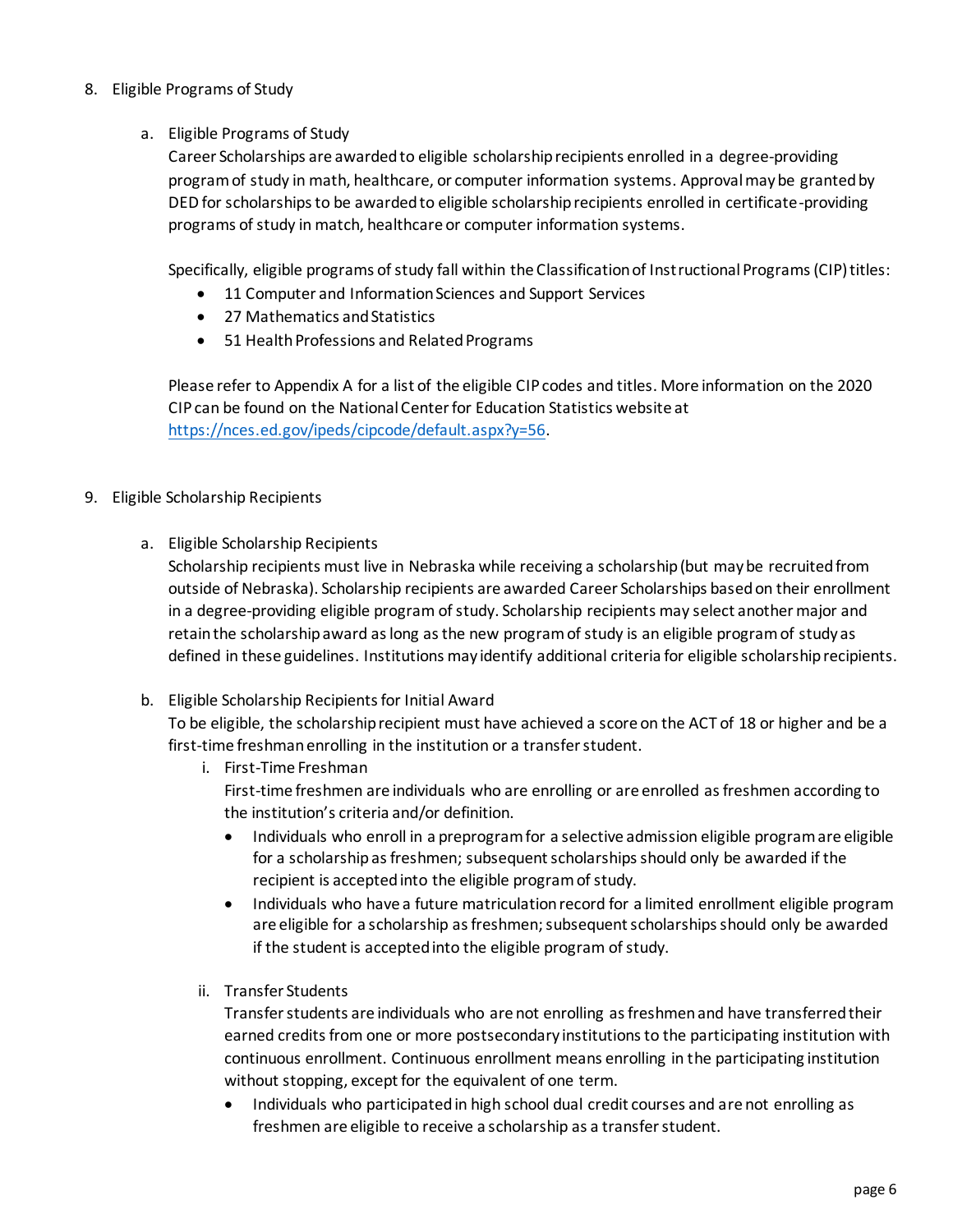#### 10. Ongoing Scholarship Recipient Eligibility

a. Renewable

The Career Scholarship is automatically renewable if the scholarship recipient continues to meet eligibility requirements of the scholarship and remains eligible to enroll. To maintain ongoing eligibility in the program, scholarship recipients must maintain satisfactory academic standing, as defined in the institution's published Standards of Progress.

To maintain eligibility, scholarship recipients must maintain an adequate enrollment pace that will enable completion of the program of study within four years, in accordance with their educational plan.

Students who received a scholarship by enrolling in a preprogram for a selective admission eligible program may only receive a subsequent scholarship if the student is accepted into the eligible program of study.

Students who received a scholarship by enrolling with a future matriculation record for a limited enrollment eligible program may only receive a subsequent scholarship if the student is accepted into the eligible program of study.

Institutions may identify additional criteria for the ongoing eligibility of scholarship recipients.

#### b. Career-Related Work Experience

Every scholarship recipient must register with the appropriate Career or Employment Services office at the institution and participate in a Nebraska-based internship, apprenticeship, clinical position, or employment in the field of study prior to their final termof the program of study. In order to receive disbursement of the scholarship for the final term, the scholarship recipient must have participated in a career-related work experience. Institutions will document career-related work experiences for each scholarship recipient (see Scholarship Recipient Data Requirements).

## c. Major Changes

Scholarship recipients who change their major to one not included as an eligible program of study will no longer receive the scholarship beginning the following term.

#### d. Dropouts and Stopouts

Scholarship recipients who withdraw their enrollment in the institution and/or an eligible program of study will no longer receive the scholarship beginning the following term. While this is not required by DED, as deemed appropriate by the institution, the institution may require scholarship recipients who dropout or stopout to return a portion of their scholarship to the institution.

#### e. Transfer Students

Scholarship recipients are awarded Career Scholarships by an individual institution. Transfer students between postsecondary institutions who were awarded a scholarship at the original postsecondary institution may receive a scholarship from the incoming institution, at the discretion of the incoming institution, and must follow the incoming institution's scholarship application process.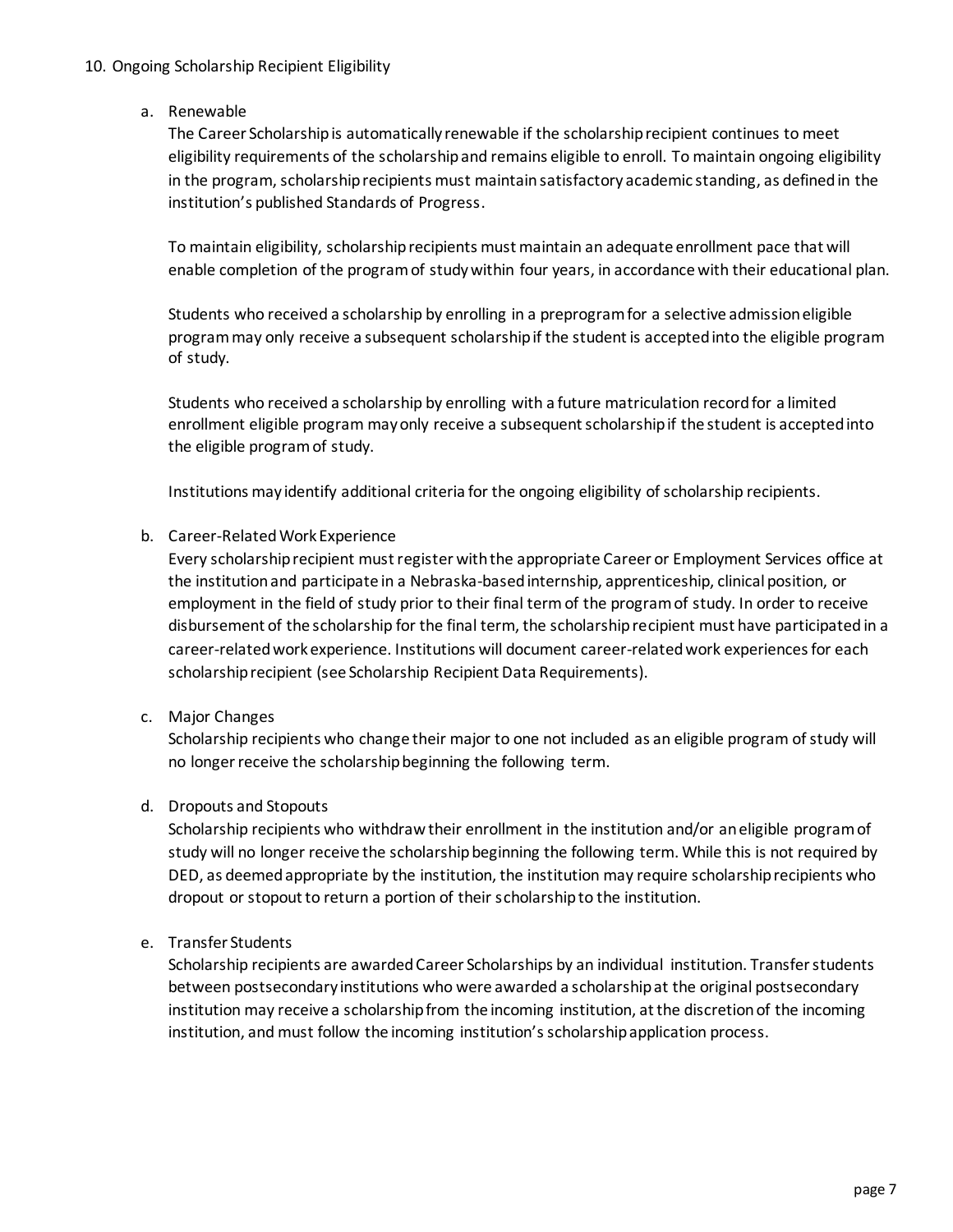#### 11. Reporting

#### a. Use and Tracking of Cohorts

Reporting requires institutionsto distinguish between each cohort's scholarship recipients (students who received a first scholarship during the grant period) and non-scholarship recipients. Institutions will also need to be able to distinguish between the cohort's first-time students and transfer students (even for non-scholarship recipients). Additionally, institutions will need to be able to distinguish the term within the grant period in which the student first enrolled. Reporting for each grant period will include information on the current cohort of scholarship recipients and non-scholarship recipients as well as information on every prior cohort of scholarship recipients and non-scholarship recipients.

#### b. Status Report Requirements

A mid-year status report by the institution is due to DED by March 1 each year and an end-of-year status report is due to DED by November 1. The mid-year status report will contain tentative or estimated information as of February 1. The end-of-year status report should include final information. Information required in this report includes:

- i. Number of new scholarship recipients
- ii. Scholarship amount awarded to new scholarship recipients
- iii. Number of scholarship recipients of ongoing scholarship aid
- iv. Scholarship amount awarded to recipients of ongoing scholarship aid

This data will be reported in Career Scholarships Private Nonprofit Postsecondary Institutions – Status Report.xlsx. New scholarship recipients include the cohort of students receiving their first awards during the current grant period. Ongoing scholarship recipients include all of the prior cohorts aggregated together. The first report will not include any ongoing scholarship recipients.

#### c. Scholarship Recipient Data Requirements

A report by the institution on each cohort'sscholarship recipients is due to DED November 1 each year using the spreadsheets provided by DED. This report will include the following information on each scholarship recipient: name; address; email address; social security number; program of study; program of study category;the name of the degree awarded; how the student met initial eligibility; date of graduation; whether they graduated within 100% of normal time, a short description of their careerrelated work experience (including the name of businesses they engaged with); their enrollment status and scholarship amounts per term; and year 2 enrollment and scholarship status. The institutionmust alsoretain this information for a minimum of five years after the scholarship recipient completes the program.

This data will be reported in Career Scholarships Private Nonprofit Postsecondary Institutions – Cohorts Report.xlsx.

DED may collaborate with the Nebraska Department of Labor to track scholarship recipient employment in Nebraska. In all cases, DED will not share sensitive personally identifiable information and reporting will be provided in aggregate form.

#### d. Legislative Report

Legislation requires the following information be reported to DED, which will in turn be submitted to the Clerk of the Legislature and Governor by December 1 of each year. The report is due to DED by November 1 each year.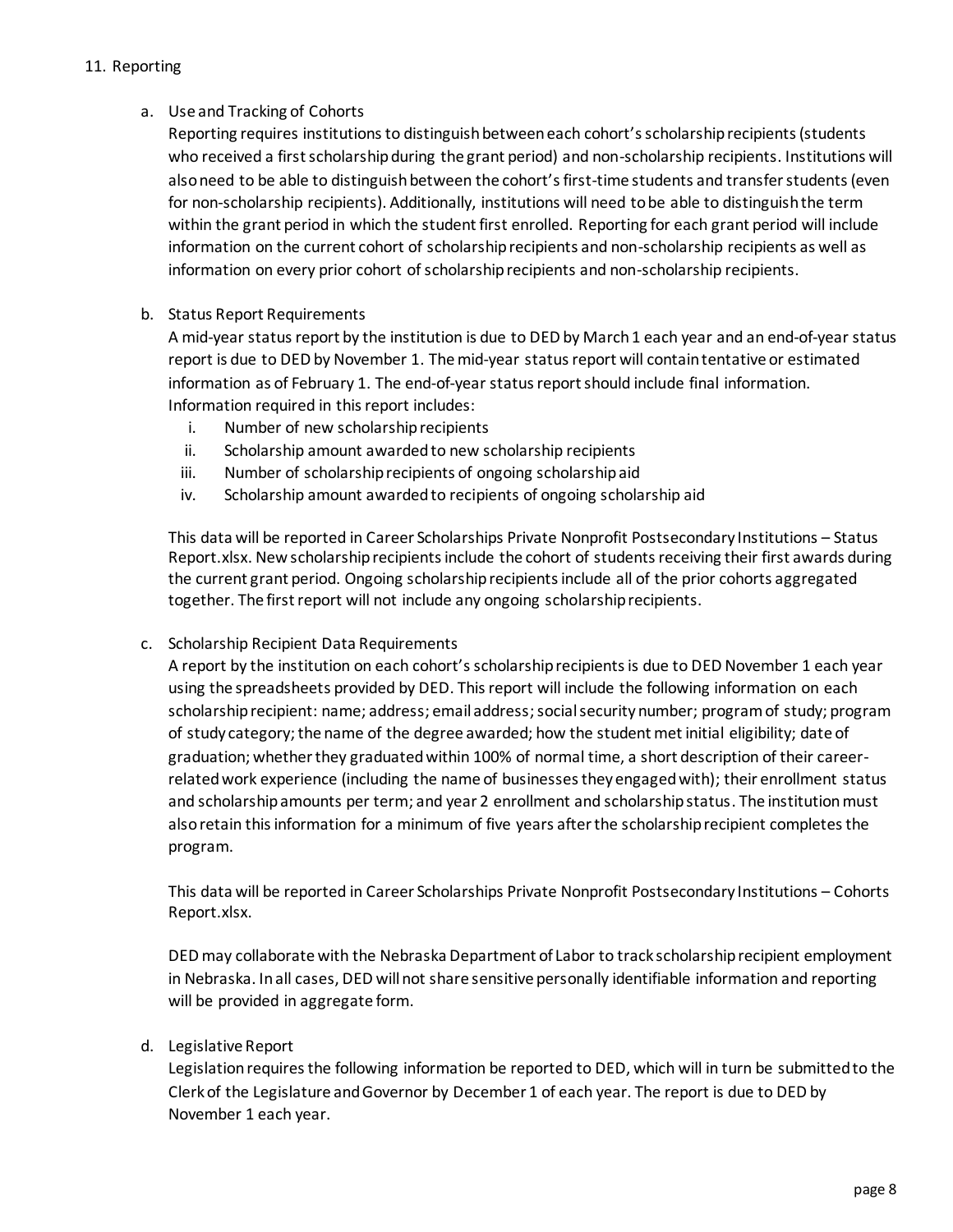This data will be reported for each Cohort in Career Scholarships Private Nonprofit Postsecondary Institutions – Legislative Report.xlsx. The report includes metrics tracked by program and in aggregate. When reported by program, data should be reported within the occupational categories of math, healthcare and computer information systems. When reported in aggregate, data should only include all programs within math, healthcare and computer information systems.

Unless otherwise specified, scholarship recipients refers to first-time students and transfer students.

i. **Legislative Requirement 1:** Total number of students enrolled in each eligible program of study in the prior school year and such program's enrollment as of September 30 each year thereafter.

Reporting notes:

- o Enrollment reflects total program enrollment, regardless of individual student scholarship eligibility.
- $\circ$  Enrollment could be duplicated headcount if a student is enrolled in more than one program category.

Specific data required includes:

- The number of students enrolled on September 30, 2020
- The number of students enrolled on September 30, 2021
- The number of students enrolled on September 30, 2022
- ii. **Legislative Requirement 2:** The starting number of scholarship recipients in each program of study.

Reporting notes:

- $\circ$  Count of scholarship recipients should be deduplicated across terms and programs of study (if a scholarship recipient is enrolled in more than one program of study, a primary program of study should be identified).
- $\circ$  Count should be determined as of the census date of the first term in which they are enrolled during the academic year.

Specific data required includes:

- The number of scholarship recipients
- iii. **Legislative Requirement 3:** The total number of students retained year-over-year in each program of study.

Reporting notes:

- o Count of students includes scholarship recipients and non-scholarship recipients.
- $\circ$  A student who changes their program of study, even if it is to another eligible program of study, is not considered retained.
- $\circ$  Count should be determined as of the census date of the first term of the following grant period.

Specific data required includes:

- The number students retained from the previous year
- iv. **Legislative Requirement 4:** A comparison of the retention rate of scholarship recipients and nonscholarship recipients.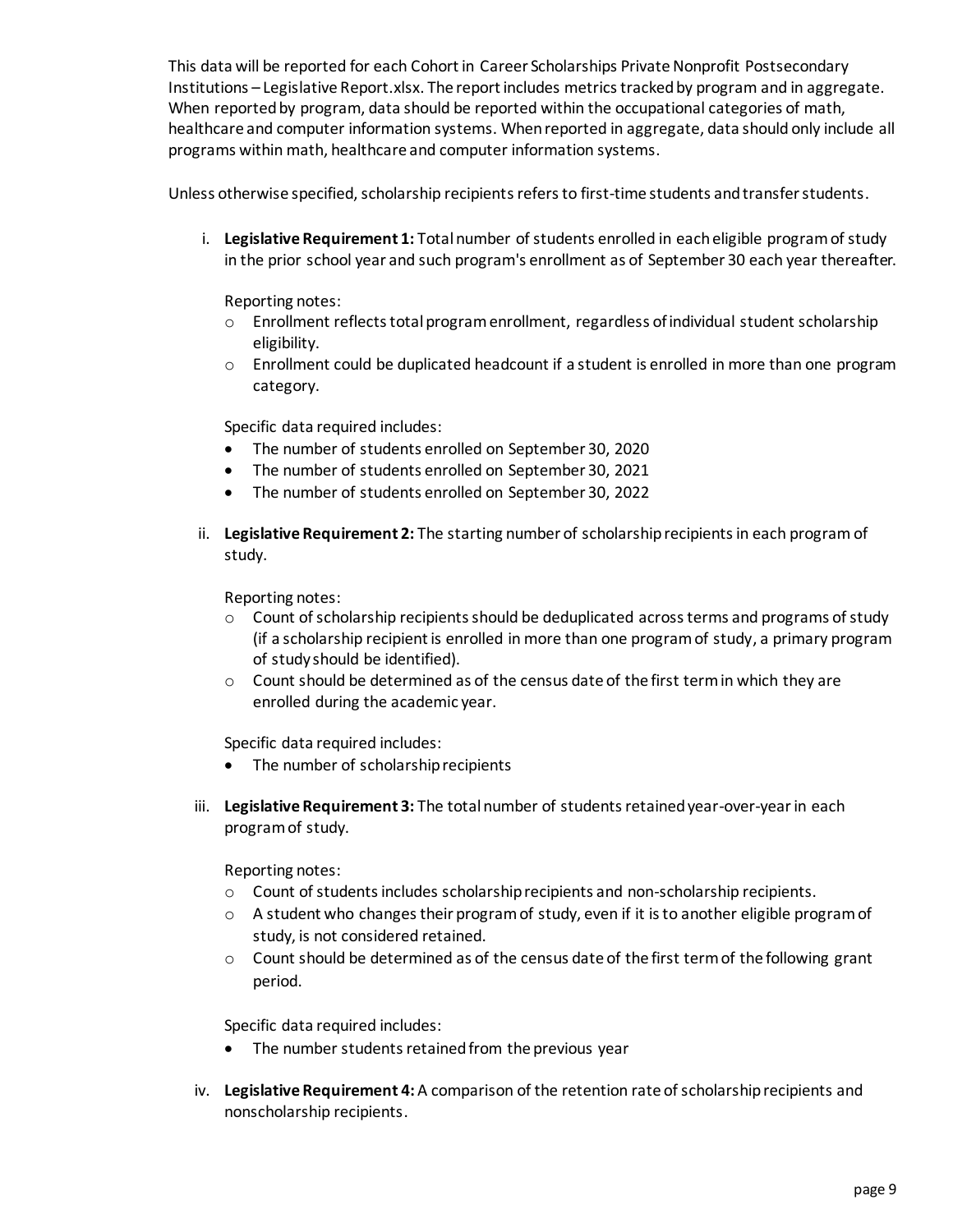Reporting notes:

 $\circ$  A scholarship recipient who is enrolled in an eligible program, even if the student changed their program of study, as of the census date of the first term of the following grant period is considered retained.

Specific data required includes:

- The number of scholarship recipients retained from the previous year
- The retention rate of scholarship recipients
- The retention rate of non-scholarship recipients
- The difference in the retention rate scholarship recipients and the retention rate of nonscholarship recipients
- v. **Legislative Requirement 5:** The number of students in each program of study participating in an internship, apprenticeship, clinical position, or major-related field of employment during enrollment and comparing participation rates for scholarship and nonscholarship recipients.

Reporting notes:

o Data should include both scholarship recipients and non-scholarship recipients.

Specific data required includes:

- The number of scholarship recipients who participated in a career-related work experience
- The rate of scholarship recipients who participated in a career-related work experience
- The rate of non-scholarship recipients that participated in a career-related work experience
- The difference in the career-related work experience participation rate of scholarship recipients and of non-scholarship recipients
- vi. **Legislative Requirement 6:** The total number of graduates in each program of study, stating the number of scholarship recipients and comparing the graduation rate versus nonscholarship students.

Reporting notes:

- $\circ$  Graduation rates means the percentage of students completing their program of study within 100% of normal time.
- $\circ$  When calculating graduation rates, only include students who are, or were, enrolled in programs that have reached the graduation rate definition above. For example, if 100% of normal time completion for students seeking a degree is 4 years, only include the students/programs where enough time has elapsed for 4 years to have completed.
- $\circ$  The graduation rate should be calculated as the cohort's number of graduated students divided by all students in the cohort (including students who drop out or stop out).

Specific data required includes:

- The number of graduates (including both scholarship recipients and non-scholarship recipients) that have graduated from their program of study
- The number of scholarship recipients that have graduated from their program of study
- The graduation rate of scholarship recipients
- The graduation rate of non-scholarship recipients
- The difference in the graduation rate of scholarship recipients and non-scholarship recipients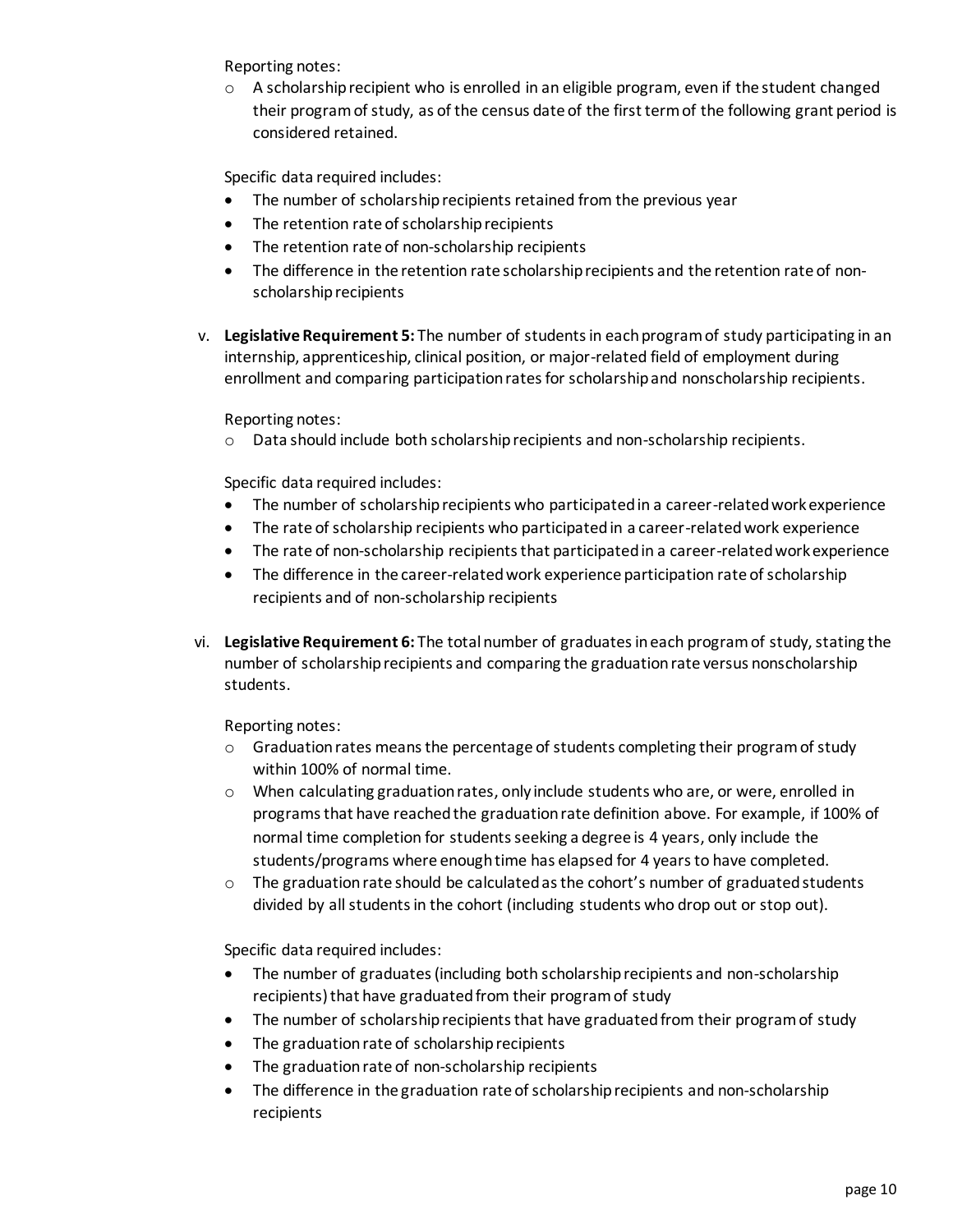vii. **Legislative Requirement 7:** The number of students in each program of study obtaining jobs in Nebraska within four months of graduation.

Reporting notes:

- o Data should include scholarship recipients and non-scholarship recipients.
- o Data should include students who obtained a job in Nebraska within four months after the quarter in which they graduatedor as of September 30 each year, whichever is sooner.
- $\circ$  Due to the timing of the report, this may not include all students who have graduated where 4 months after graduation have not passed.

Specific data required includes:

- The number of all students who graduated and obtained a job in Nebraska within 4 months of graduation
- viii. **Legislative Requirement 8:** The average starting salary.

Reporting notes:

- o Data should include scholarship recipients and non-scholarship recipients.
- o Data should include students who obtained a job in Nebraska within four months after the quarter in which they graduatedor as of September 30 each year, whichever is sooner.
- $\circ$  Due to the timing of the report, this may not include the salaries of all students who have graduatedwhere 4 months after graduation have not passed.

Specific data required includes:

• The average starting salary for all students who graduated and obtained a job in Nebraska within 4 months of graduation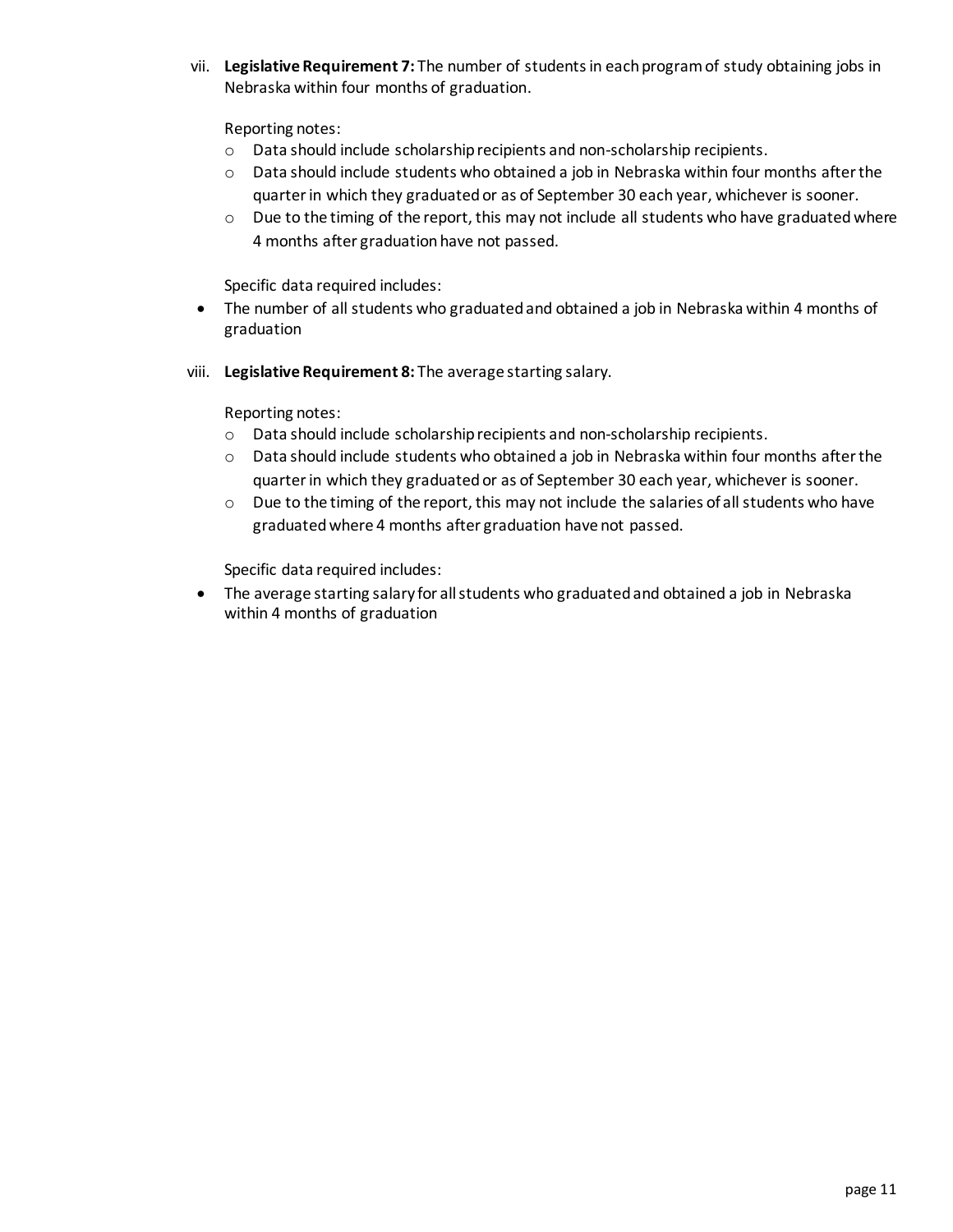| <b>CIP Code</b> | <b>CIP Title</b>                                                               |
|-----------------|--------------------------------------------------------------------------------|
| 11.0101         | Computer and Information Sciences, General.                                    |
| 11.0102         | Artificial Intelligence.                                                       |
| 11.0103         | Information Technology.                                                        |
| 11.0104         | Informatics.                                                                   |
| 11.0199         | Computer and Information Sciences, Other.                                      |
| 11.0201         | Computer Programming/Programmer, General.                                      |
| 11.0202         | Computer Programming, Specific Applications.                                   |
| 11.0203         | Computer Programming, Vendor/Product Certification.                            |
| 11.0299         | Computer Programming, Other.                                                   |
| 11.0301         | Data Processing and Data Processing Technology/Technician.                     |
| 11.0401         | Information Science/Studies.                                                   |
| 11.0501         | Computer Systems Analysis/Analyst.                                             |
| 11.0601         | Data Entry/Microcomputer Applications, General.                                |
| 11.0602         | Word Processing.                                                               |
| 11.0699         | Data Entry/Microcomputer Applications, Other.                                  |
| 11.0701         | Computer Science.                                                              |
| 11.0801         | Web Page, Digital/Multimedia and Information Resources Design.                 |
| 11.0802         | Data Modeling/Warehousing and Database Administration.                         |
| 11.0803         | Computer Graphics.                                                             |
| 11.0804         | Modeling, Virtual Environments and Simulation.                                 |
| 11.0899         | Computer Software and Media Applications, Other.                               |
| 11.0901         | Computer Systems Networking and Telecommunications.                            |
| 11.1001         | Network and System Administration/Administrator.                               |
| 11.1002         | System, Networking, and LAN/WAN Management/Manager.                            |
| 11.1003         | Computer and Information Systems Security/Information Assurance.               |
| 11.1004         | Web/Multimedia Management and Webmaster.                                       |
| 11.1005         | Information Technology Project Management.                                     |
| 11.1006         | Computer Support Specialist.                                                   |
| 11.1099         | Computer/Information Technology Services Administration and Management, Other. |
| 11.9999         | Computer and Information Sciences and Support Services, Other.                 |

## **11 Computer and Information Sciences and Support Services**

## **27 Mathematics and Statistics**

| <b>CIP Code</b> | <b>CIP Title</b>                       |
|-----------------|----------------------------------------|
| 27.0101         | Mathematics, General.                  |
| 27.0102         | Algebra and Number Theory.             |
| 27.0103         | Analysis and Functional Analysis.      |
| 27.0104         | Geometry/Geometric Analysis.           |
| 27.0105         | Topology and Foundations.              |
| 27.0199         | Mathematics, Other.                    |
| 27.0301         | Applied Mathematics, General.          |
| 27.0303         | Computational Mathematics.             |
| 27.0304         | Computational and Applied Mathematics. |
| 27.0305         | <b>Financial Mathematics.</b>          |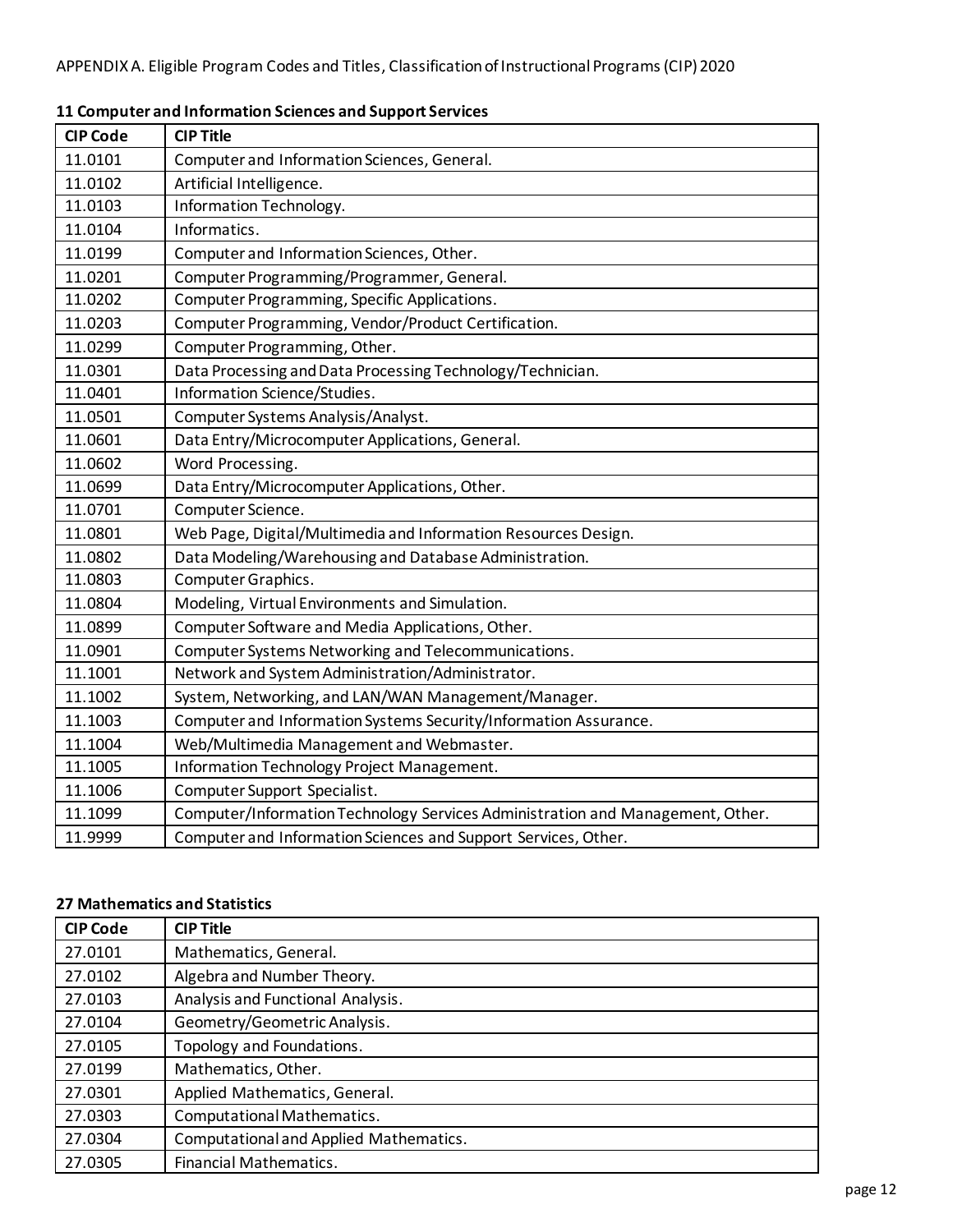| 27.0306 | Mathematical Biology.                    |
|---------|------------------------------------------|
| 27.0399 | Applied Mathematics, Other.              |
| 27.0501 | Statistics, General.                     |
| 27.0502 | Mathematical Statistics and Probability. |
| 27.0503 | Mathematics and Statistics.              |
| 27.0599 | Statistics, Other.                       |
| 27.9999 | Mathematics and Statistics, Other.       |

## **51 Health Professions and Related Programs**

| <b>CIP Code</b> | <b>CIP Title</b>                                                 |
|-----------------|------------------------------------------------------------------|
| 51.0000         | Health Services/Allied Health/Health Sciences, General.          |
| 51.0001         | Health and Wellness, General.                                    |
| 51.0101         | Chiropractic.                                                    |
| 51.0201         | Communication Sciences and Disorders, General.                   |
| 51.0202         | Audiology/Audiologist.                                           |
| 51.0203         | Speech-Language Pathology/Pathologist.                           |
| 51.0204         | Audiology/Audiologist and Speech-Language Pathology/Pathologist. |
| 51.0299         | Communication Disorders Sciences and Services, Other.            |
| 51.0401         | Dentistry.                                                       |
| 51.0501         | Dental Clinical Sciences, General.                               |
| 51.0502         | Advanced General Dentistry.                                      |
| 51.0503         | Oral Biology and Oral and Maxillofacial Pathology.               |
| 51.0504         | Dental Public Health and Education.                              |
| 51.0505         | Dental Materials.                                                |
| 51.0506         | Endodontics/Endodontology.                                       |
| 51.0507         | Oral/Maxillofacial Surgery.                                      |
| 51.0508         | Orthodontics/Orthodontology.                                     |
| 51.0509         | Pediatric Dentistry/Pedodontics.                                 |
| 51.0510         | Periodontics/Periodontology.                                     |
| 51.0511         | Prosthodontics/Prosthodontology.                                 |
| 51.0599         | Advanced/Graduate Dentistry and Oral Sciences, Other.            |
| 51.0601         | Dental Assisting/Assistant.                                      |
| 51.0602         | Dental Hygiene/Hygienist.                                        |
| 51.0603         | Dental Laboratory Technology/Technician.                         |
| 51.0699         | Dental Services and Allied Professions, Other.                   |
| 51.0701         | Health/Health Care Administration/Management.                    |
| 51.0702         | Hospital and Health Care Facilities Administration/Management.   |
| 51.0703         | Health Unit Coordinator/Ward Clerk.                              |
| 51.0704         | Health Unit Manager/Ward Supervisor.                             |
| 51.0705         | Medical Office Management/Administration.                        |
| 51.0706         | Health Information/Medical Records Administration/Administrator. |
| 51.0707         | Health Information/Medical Records Technology/Technician.        |
| 51.0708         | Medical Transcription/Transcriptionist.                          |
| 51.0709         | Medical Office Computer Specialist/Assistant.                    |
| 51.0710         | Medical Office Assistant/Specialist.                             |
| 51.0711         | Medical/Health Management and Clinical Assistant/Specialist.     |
| 51.0712         | Medical Reception/Receptionist.                                  |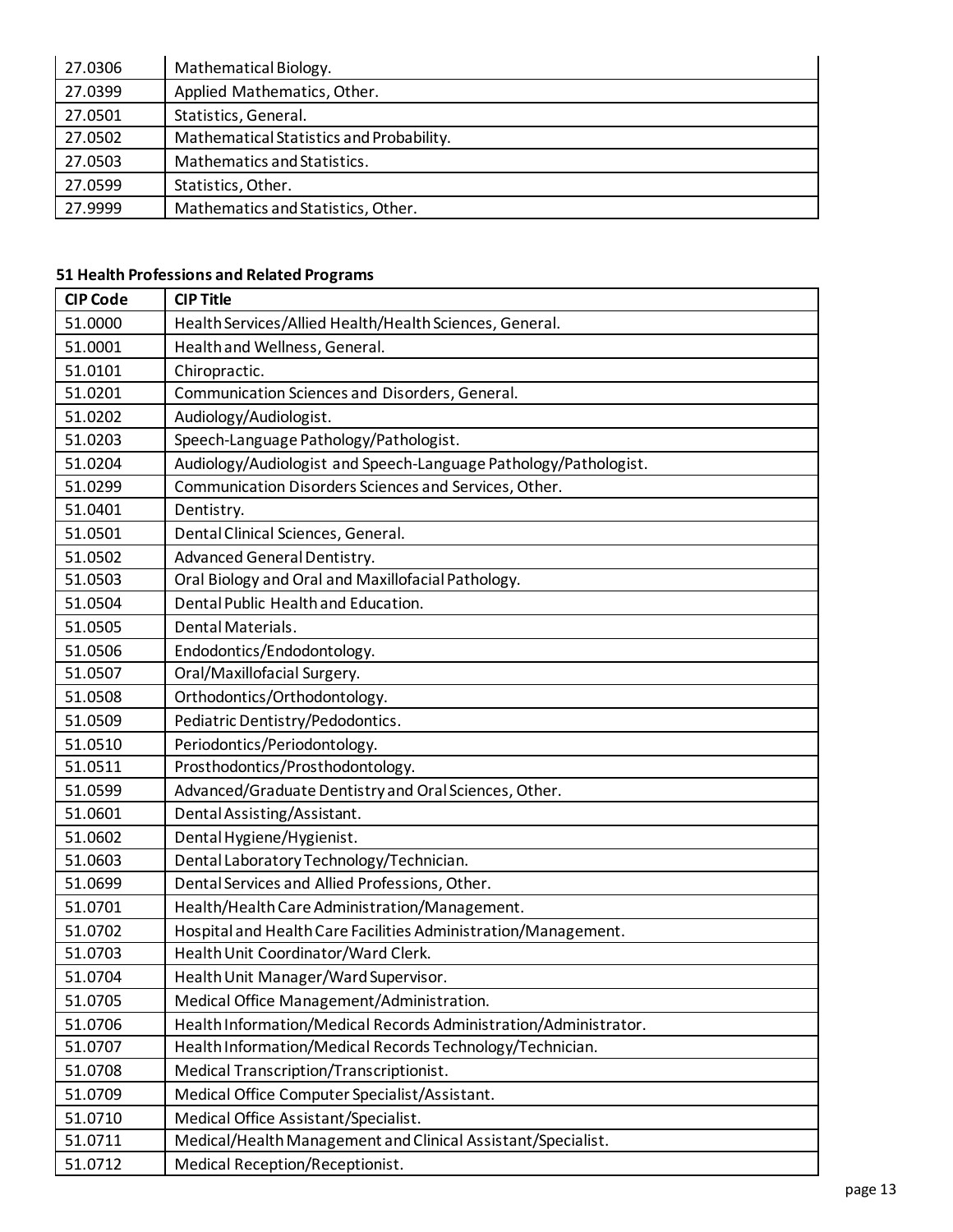| 51.0713 | Medical Insurance Coding Specialist/Coder.                                |
|---------|---------------------------------------------------------------------------|
| 51.0714 | Medical Insurance Specialist/Medical Biller.                              |
| 51.0715 | Health/Medical Claims Examiner.                                           |
| 51.0716 | Medical Administrative/Executive Assistant and Medical Secretary.         |
| 51.0717 | Medical Staff Services Technology/Technician.                             |
| 51.0718 | Long Term Care Administration/Management.                                 |
| 51.0719 | Clinical Research Coordinator.                                            |
| 51.0799 | Health and Medical Administrative Services, Other.                        |
| 51.0801 | Medical/Clinical Assistant.                                               |
| 51.0802 | Clinical/Medical Laboratory Assistant.                                    |
| 51.0803 | Occupational Therapist Assistant.                                         |
| 51.0805 | Pharmacy Technician/Assistant.                                            |
| 51.0806 | Physical Therapy Technician/Assistant.                                    |
| 51.0808 | Veterinary/Animal Health Technology/Technician and Veterinary Assistant.  |
| 51.0809 | Anesthesiologist Assistant.                                               |
| 51.0810 | Emergency Care Attendant (EMT Ambulance).                                 |
| 51.0811 | Pathology/Pathologist Assistant.                                          |
| 51.0812 | Respiratory Therapy Technician/Assistant.                                 |
| 51.0813 | Chiropractic Assistant/Technician.                                        |
| 51.0814 | Radiologist Assistant.                                                    |
| 51.0815 | Lactation Consultant.                                                     |
| 51.0816 | Speech-Language Pathology Assistant.                                      |
| 51.0899 | Allied Health and Medical Assisting Services, Other.                      |
| 51.0901 | Cardiovascular Technology/Technologist.                                   |
| 51.0902 | Electrocardiograph Technology/Technician.                                 |
| 51.0903 | Electroneurodiagnostic/Electroencephalographic Technology/Technologist.   |
| 51.0904 | Emergency Medical Technology/Technician (EMT Paramedic).                  |
| 51.0905 | Nuclear Medical Technology/Technologist.                                  |
| 51.0906 | Perfusion Technology/Perfusionist.                                        |
| 51.0907 | Medical Radiologic Technology/Science - Radiation Therapist.              |
| 51.0908 | Respiratory Care Therapy/Therapist.                                       |
| 51.0909 | Surgical Technology/Technologist.                                         |
| 51.0910 | Diagnostic Medical Sonography/Sonographer and Ultrasound Technician.      |
| 51.0911 | Radiologic Technology/Science - Radiographer.                             |
| 51.0912 | Physician Assistant.                                                      |
| 51.0913 | Athletic Training/Trainer.                                                |
| 51.0914 | Gene/Genetic Therapy.                                                     |
| 51.0915 | Cardiopulmonary Technology/Technologist.                                  |
| 51.0916 | Radiation Protection/Health Physics Technician.                           |
| 51.0917 | Polysomnography.                                                          |
| 51.0918 | Hearing Instrument Specialist.                                            |
| 51.0919 | Mammography Technician/Technology.                                        |
| 51.0920 | Magnetic Resonance Imaging (MRI) Technology/Technician.                   |
| 51.0999 | Allied Health Diagnostic, Intervention, and Treatment Professions, Other. |
| 51.1001 | <b>Blood Bank Technology Specialist.</b>                                  |
| 51.1002 | Cytotechnology/Cytotechnologist.                                          |
| 51.1003 | Hematology Technology/Technician.                                         |
| 51.1004 | Clinical/Medical Laboratory Technician.                                   |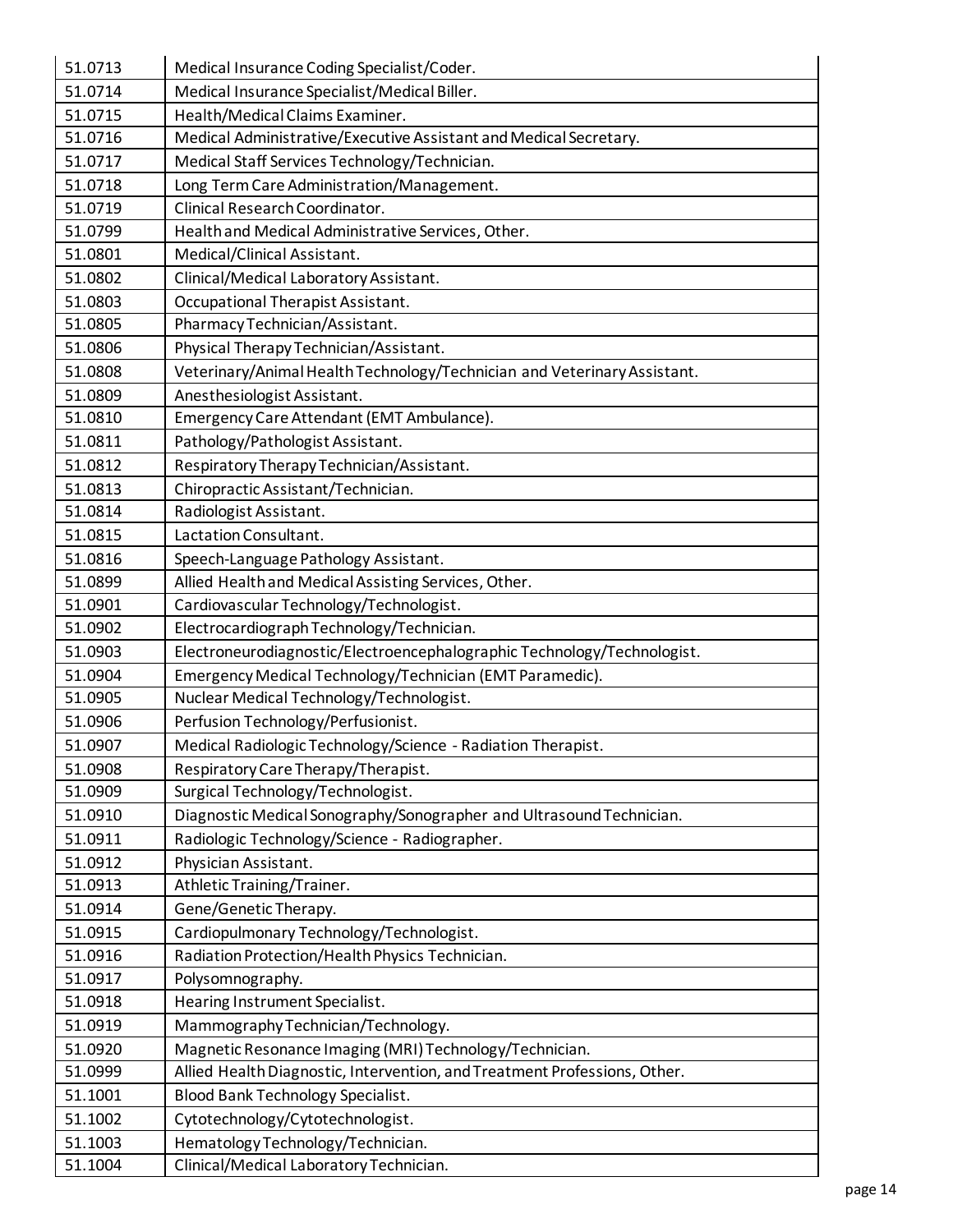| 51.1005 | Clinical Laboratory Science/Medical Technology/Technologist.              |
|---------|---------------------------------------------------------------------------|
| 51.1006 | Ophthalmic Laboratory Technology/Technician.                              |
| 51.1007 | Histologic Technology/Histotechnologist.                                  |
| 51.1008 | Histologic Technician.                                                    |
| 51.1009 | Phlebotomy Technician/Phlebotomist.                                       |
| 51.1010 | Cytogenetics/Genetics/Clinical Genetics Technology/Technologist.          |
| 51.1011 | Renal/Dialysis Technologist/Technician.                                   |
| 51.1012 | Sterile Processing Technology/Technician.                                 |
| 51.1099 | Clinical/Medical Laboratory Science and Allied Professions, Other.        |
| 51.1101 | Pre-Dentistry Studies.                                                    |
| 51.1102 | Pre-Medicine/Pre-Medical Studies.                                         |
| 51.1103 | Pre-Pharmacy Studies.                                                     |
| 51.1104 | Pre-Veterinary Studies.                                                   |
| 51.1105 | Pre-Nursing Studies.                                                      |
| 51.1106 | Pre-Chiropractic Studies.                                                 |
| 51.1107 | Pre-Occupational Therapy Studies.                                         |
| 51.1108 | Pre-Optometry Studies.                                                    |
| 51.1109 | Pre-Physical Therapy Studies.                                             |
| 51.1199 | Health/Medical Preparatory Programs, Other.                               |
| 51.1201 | Medicine.                                                                 |
| 51.1401 | Medical Scientist.                                                        |
| 51.1501 | Substance Abuse/Addiction Counseling.                                     |
| 51.1502 | Psychiatric/Mental Health Services Technician.                            |
| 51.1503 | Clinical/Medical Social Work.                                             |
| 51.1504 | Community Health Services/Liaison/Counseling.                             |
| 51.1505 | Marriage and Family Therapy/Counseling.                                   |
| 51.1506 | Clinical Pastoral Counseling/Patient Counseling.                          |
| 51.1507 | Psychoanalysis and Psychotherapy.                                         |
| 51.1508 | Mental Health Counseling/Counselor.                                       |
| 51.1509 | Genetic Counseling/Counselor.                                             |
| 51.1599 | Mental and Social Health Services and Allied Professions, Other.          |
| 51.1601 | Nursing/Registered Nurse (RN, ASN, BSN, MSN).                             |
| 51.1602 | Nursing Administration (MSN, MS, PhD).                                    |
| 51.1603 | Adult Health Nurse/Nursing.                                               |
| 51.1604 | Nurse Anesthetist.                                                        |
| 51.1605 | Family Practice Nurse/Nurse Practitioner.                                 |
| 51.1606 | Maternal/Child Health and Neonatal Nurse/Nursing.                         |
| 51.1607 | Nurse Midwife/Nursing Midwifery.                                          |
| 51.1608 | Nursing Science (MS, PhD).                                                |
| 51.1609 | Pediatric Nurse/Nursing.                                                  |
| 51.1610 | Psychiatric/Mental Health Nurse/Nursing.                                  |
| 51.1611 | Public Health/Community Nurse/Nursing.                                    |
| 51.1612 | Perioperative/Operating Room and Surgical Nurse/Nursing.                  |
| 51.1613 | Licensed Practical/Vocational Nurse Training (LPN, LVN, Cert., Dipl, AAS) |
| 51.1614 | Nurse/Nursing Assistant/Aide and Patient Care Assistant.                  |
| 51.1616 | Clinical Nurse Specialist.                                                |
| 51.1617 | Critical Care Nursing.                                                    |
| 51.1618 | Occupational and Environmental Health Nursing.                            |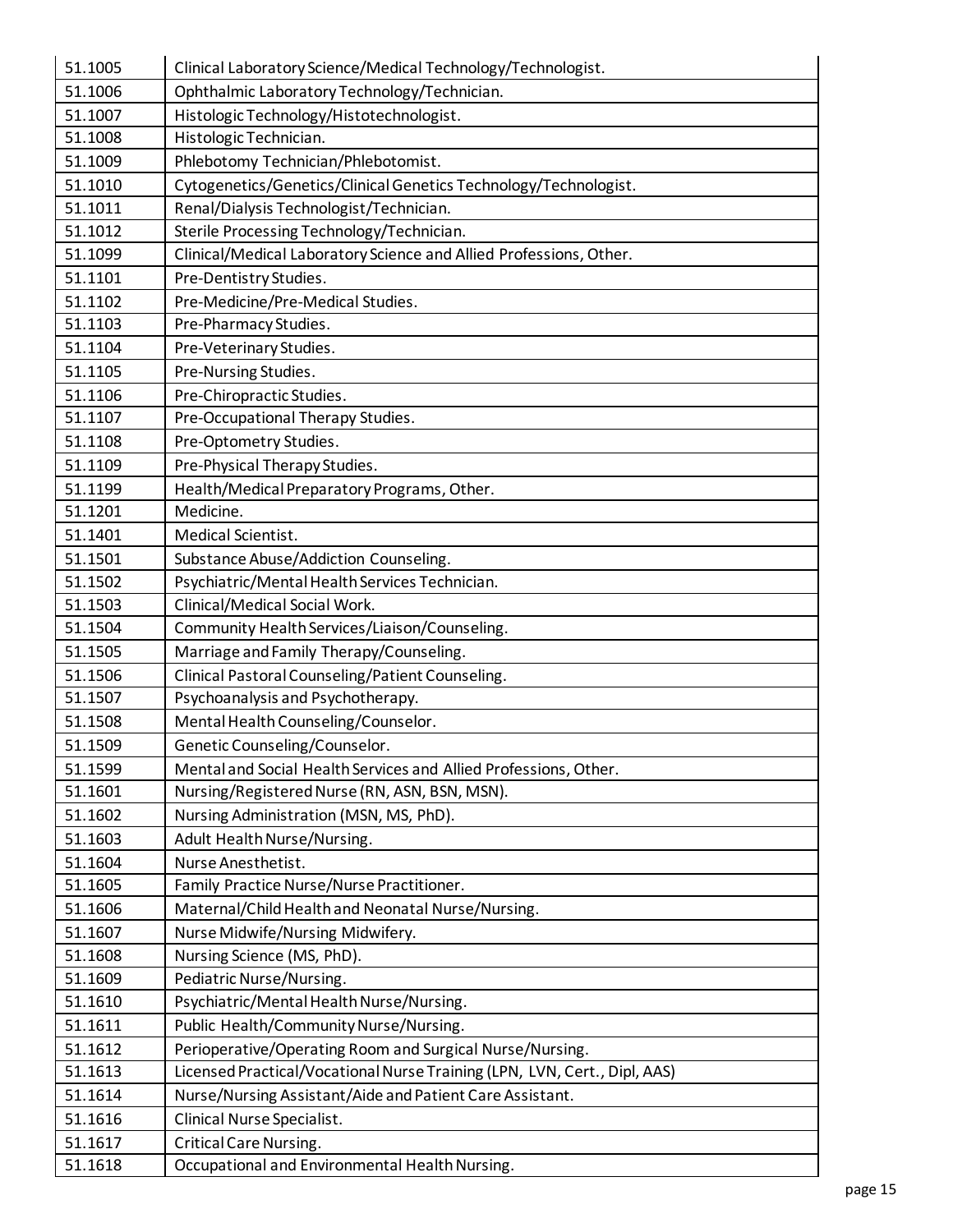| 51.1699 | Nursing, Other.                                                           |
|---------|---------------------------------------------------------------------------|
| 51.1701 | Optometry.                                                                |
| 51.1801 | Opticianry/Ophthalmic Dispensing Optician.                                |
| 51.1802 | Optometric Technician/Assistant.                                          |
| 51.1803 | Ophthalmic Technician/Technologist.                                       |
| 51.1804 | Orthoptics/Orthoptist.                                                    |
| 51.1899 | Ophthalmic and Optometric Support Services and Allied Professions, Other. |
| 51.1901 | Osteopathic Medicine/Osteopathy.                                          |
| 51.2001 | Pharmacy.                                                                 |
| 51.2002 | Pharmacy Administration and Pharmacy Policy and Regulatory Affairs.       |
| 51.2003 | Pharmaceutics and Drug Design.                                            |
| 51.2004 | Medicinal and Pharmaceutical Chemistry.                                   |
| 51.2005 | Natural Products Chemistry and Pharmacognosy.                             |
| 51.2006 | Clinical and Industrial Drug Development.                                 |
| 51.2007 | Pharmacoeconomics/Pharmaceutical Economics.                               |
| 51.2008 | Clinical, Hospital, and Managed Care Pharmacy.                            |
| 51.2009 | Industrial and Physical Pharmacy and Cosmetic Sciences.                   |
| 51.2010 | Pharmaceutical Sciences.                                                  |
| 51.2011 | Pharmaceutical Marketing and Management.                                  |
| 51.2099 | Pharmacy, Pharmaceutical Sciences, and Administration, Other.             |
| 51.2101 | Podiatric Medicine/Podiatry.                                              |
| 51.2201 | Public Health, General.                                                   |
| 51.2202 | Environmental Health.                                                     |
| 51.2205 | Health/Medical Physics.                                                   |
| 51.2206 | Occupational Health and Industrial Hygiene.                               |
| 51.2207 | Public Health Education and Promotion.                                    |
| 51.2208 | Community Health and Preventive Medicine.                                 |
| 51.2209 | Maternal and Child Health.                                                |
| 51.2210 | International Public Health/International Health.                         |
| 51.2211 | Health Services Administration.                                           |
| 51.2212 | Behavioral Aspects of Health.                                             |
| 51.2299 | Public Health, Other.                                                     |
| 51.2301 | Art Therapy/Therapist.                                                    |
| 51.2302 | Dance Therapy/Therapist.                                                  |
| 51.2305 | Music Therapy/Therapist.                                                  |
| 51.2306 | Occupational Therapy/Therapist.                                           |
| 51.2307 | Orthotist/Prosthetist.                                                    |
| 51.2308 | Physical Therapy/Therapist.                                               |
| 51.2309 | Therapeutic Recreation/Recreational Therapy.                              |
| 51.2310 | Vocational Rehabilitation Counseling/Counselor.                           |
| 51.2311 | Kinesiotherapy/Kinesiotherapist.                                          |
| 51.2312 | Assistive/Augmentative Technology and Rehabilitation Engineering.         |
| 51.2313 | Animal-Assisted Therapy.                                                  |
| 51.2314 | Rehabilitation Science.                                                   |
| 51.2399 | Rehabilitation and Therapeutic Professions, Other.                        |
| 51.2401 | Veterinary Medicine.                                                      |
| 51.2501 | Veterinary Sciences/Veterinary Clinical Sciences, General.                |
| 51.2502 | Veterinary Anatomy.                                                       |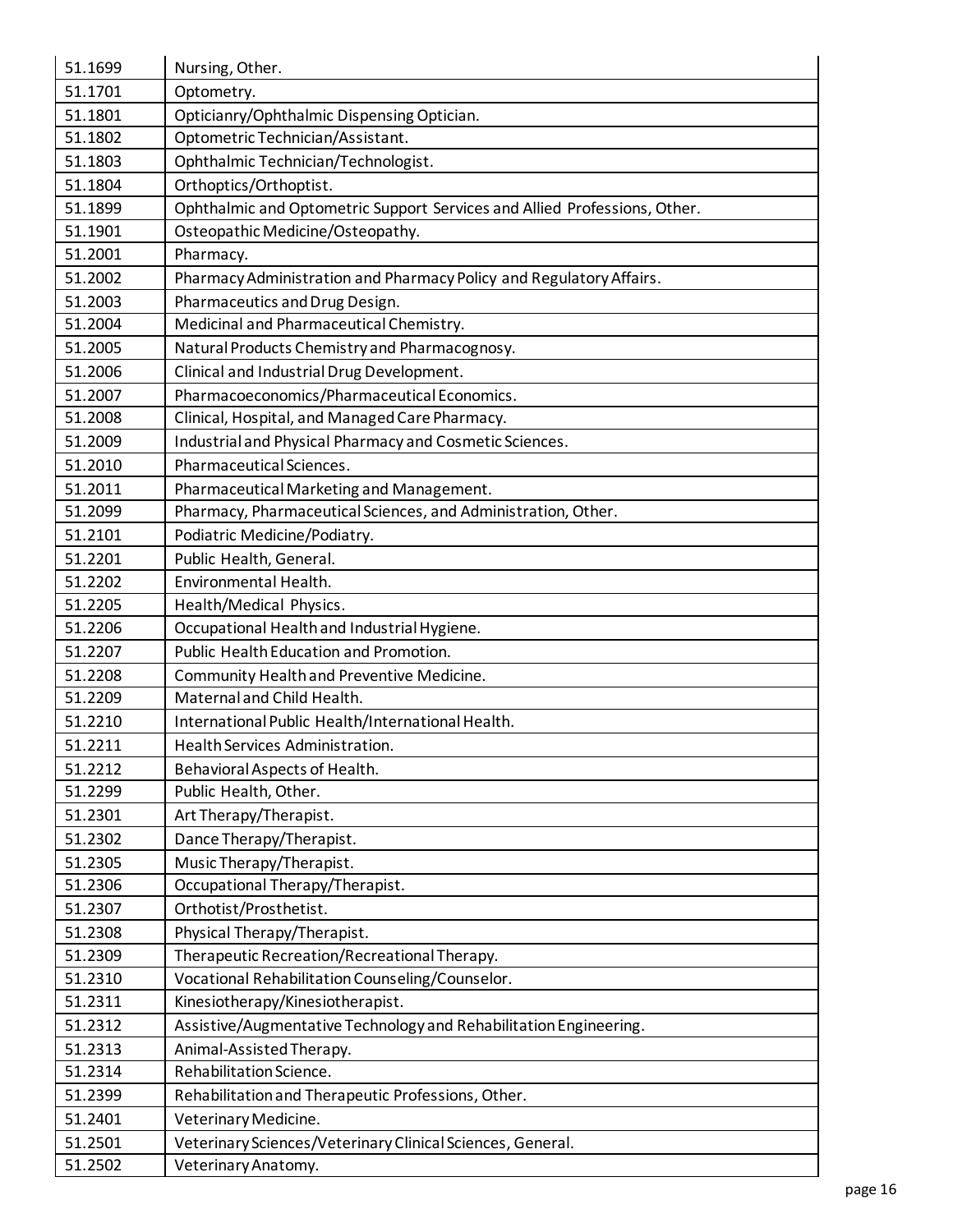| 51.2503 | Veterinary Physiology.                                               |
|---------|----------------------------------------------------------------------|
| 51.2504 | Veterinary Microbiology and Immunobiology.                           |
| 51.2505 | Veterinary Pathology and Pathobiology.                               |
| 51.2506 | Veterinary Toxicology and Pharmacology.                              |
| 51.2507 | Large Animal/Food Animal and Equine Surgery and Medicine.            |
| 51.2508 | Small/Companion Animal Surgery and Medicine.                         |
| 51.2509 | Comparative and Laboratory Animal Medicine.                          |
| 51.2510 | Veterinary Preventive Medicine, Epidemiology, and Public Health.     |
| 51.2511 | Veterinary Infectious Diseases.                                      |
| 51.2599 | Veterinary Biomedical and Clinical Sciences, Other.                  |
| 51.2601 | Health Aide.                                                         |
| 51.2602 | Home Health Aide/Home Attendant.                                     |
| 51.2603 | Medication Aide.                                                     |
| 51.2604 | Rehabilitation Aide.                                                 |
| 51.2699 | Health Aides/Attendants/Orderlies, Other.                            |
| 51.2703 | Medical Illustration/Medical Illustrator.                            |
| 51.2706 | Medical Informatics.                                                 |
| 51.2799 | Medical Illustration and Informatics, Other.                         |
| 51.3101 | Dietetics/Dietitian.                                                 |
| 51.3102 | Clinical Nutrition/Nutritionist.                                     |
| 51.3103 | Dietetic Technician.                                                 |
| 51.3104 | Dietitian Assistant.                                                 |
| 51.3199 | Dietetics and Clinical Nutrition Services, Other.                    |
| 51.3201 | Bioethics/Medical Ethics.                                            |
| 51.3300 | Alternative and Complementary Medicine and Medical Systems, General. |
| 51.3301 | Acupuncture and Oriental Medicine.                                   |
| 51.3302 | Traditional Chinese Medicine and Chinese Herbology.                  |
| 51.3303 | Naturopathic Medicine/Naturopathy.                                   |
| 51.3304 | Homeopathic Medicine/Homeopathy.                                     |
| 51.3305 | Ayurvedic Medicine/Ayurveda.                                         |
| 51.3306 | Holistic Health.                                                     |
| 51.3399 | Alternative and Complementary Medicine and Medical Systems, Other.   |
| 51.3401 | Direct Entry Midwifery.                                              |
| 51.3499 | Alternative and Complementary Medical Support Services, Other.       |
| 51.3501 | Massage Therapy/Therapeutic Massage.                                 |
| 51.3502 | Asian Bodywork Therapy.                                              |
| 51.3503 | Somatic Bodywork.                                                    |
| 51.3599 | Somatic Bodywork and Related Therapeutic Services, Other.            |
| 51.3601 | Movement Therapy and Movement Education.                             |
| 51.3602 | Yoga Teacher Training/Yoga Therapy.                                  |
| 51.3603 | Hypnotherapy/Hypnotherapist.                                         |
| 51.3699 | Movement and Mind-Body Therapies and Education, Other.               |
| 51.3701 | Aromatherapy.                                                        |
| 51.3702 | Herbalism/Herbalist.                                                 |
| 51.3703 | Polarity Therapy.                                                    |
| 51.3704 | Reiki.                                                               |
| 51.3799 | Energy and Biologically Based Therapies, Other.                      |
| 51.3801 | Registered Nursing/Registered Nurse.                                 |